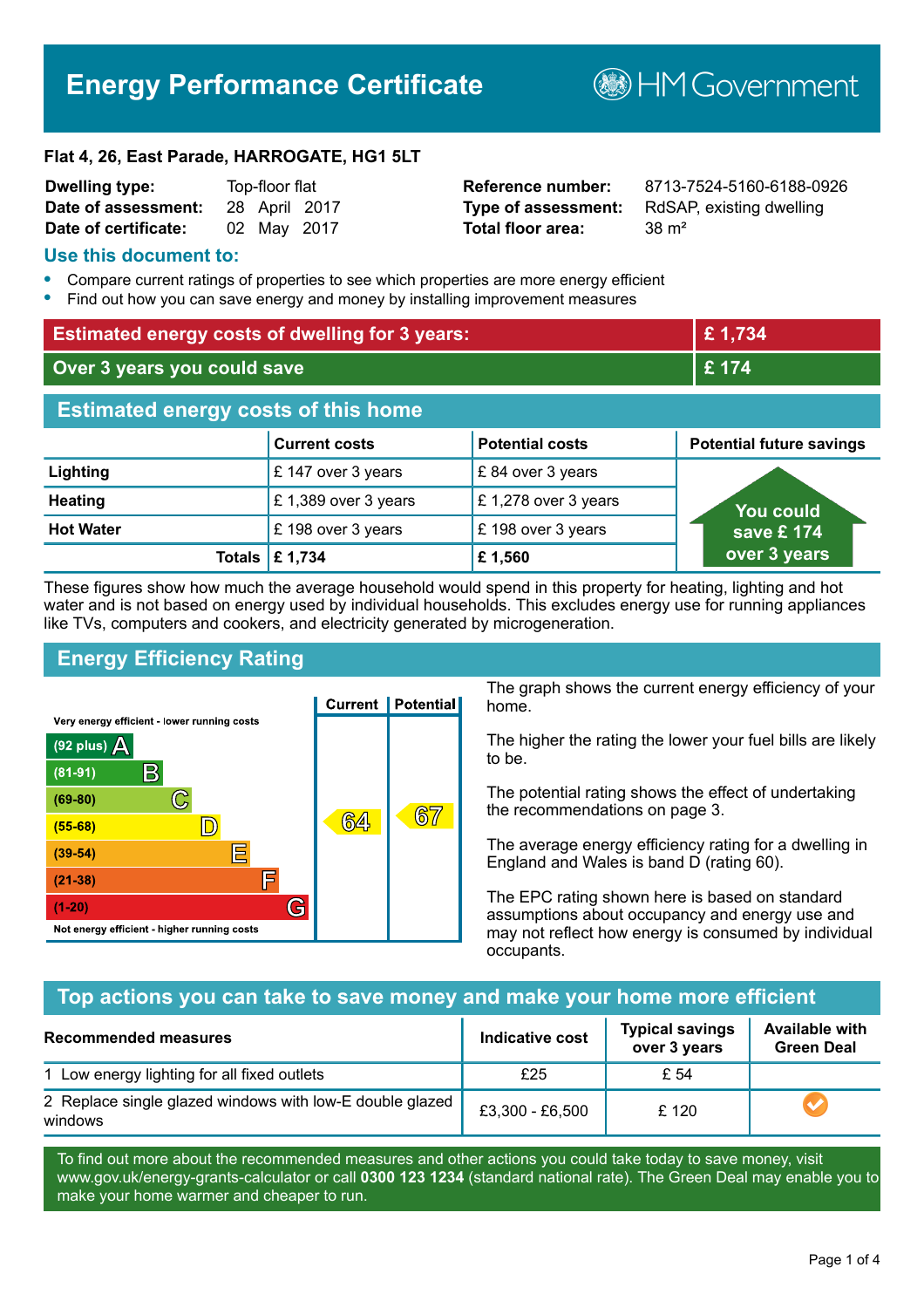# **Summary of this home's energy performance related features**

| <b>Element</b>        | <b>Description</b>                              | <b>Energy Efficiency</b> |
|-----------------------|-------------------------------------------------|--------------------------|
| Walls                 | Timber frame, as built, no insulation (assumed) | $\star$ * * * *          |
| Roof                  | Pitched, no insulation (assumed)                | *****                    |
| Floor                 | (another dwelling below)                        |                          |
| Windows               | Single glazed                                   | *****                    |
| Main heating          | Boiler and radiators, mains gas                 | ★★★★☆                    |
| Main heating controls | Programmer, room thermostat and trvs            | ★★★★☆                    |
| Secondary heating     | None                                            |                          |
| Hot water             | From main system                                | ★★★★☆                    |
| Lighting              | Low energy lighting in 29% of fixed outlets     | ★★★☆☆                    |

Current primary energy use per square metre of floor area: 355 kWh/m² per year

The assessment does not take into consideration the physical condition of any element. 'Assumed' means that the insulation could not be inspected and an assumption has been made in the methodology based on age and type of construction.

See addendum on the last page relating to items in the table above.

#### **Low and zero carbon energy sources**

Low and zero carbon energy sources are sources of energy that release either very little or no carbon dioxide into the atmosphere when they are used. Installing these sources may help reduce energy bills as well as cutting carbon. There are none provided for this home.

# **Your home's heat demand**

For most homes, the vast majority of energy costs derive from heating the home. Where applicable, this table shows the energy that could be saved in this property by insulating the loft and walls, based on typical energy use (shown within brackets as it is a reduction in energy use).

| <b>Heat demand</b>           | <b>Existing dwelling</b> | Impact of loft<br>insulation | Impact of cavity<br>wall insulation | Impact of solid<br>wall insulation |
|------------------------------|--------------------------|------------------------------|-------------------------------------|------------------------------------|
| Space heating (kWh per year) | 7.454                    | (3,998)                      | N/A                                 | N/A                                |
| Water heating (kWh per year) | .400                     |                              |                                     |                                    |

You could receive Renewable Heat Incentive (RHI) payments and help reduce carbon emissions by replacing your existing heating system with one that generates renewable heat, subject to meeting minimum energy efficiency requirements. The estimated energy required for space and water heating will form the basis of the payments. For more information, search for the domestic RHI on the www.gov.uk website.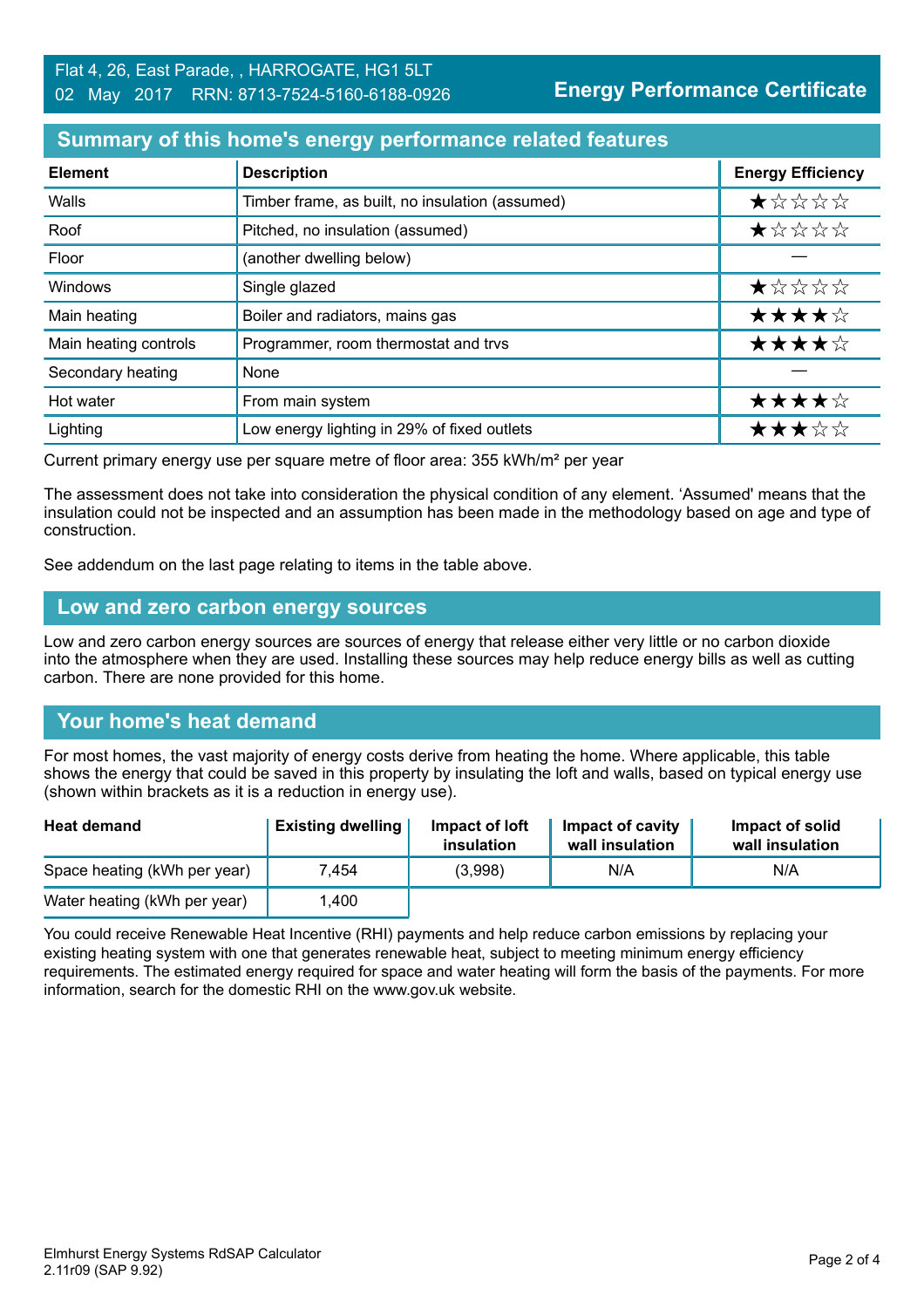#### Flat 4, 26, East Parade, , HARROGATE, HG1 5LT 02 May 2017 RRN: 8713-7524-5160-6188-0926

# **Recommendations**

The measures below will improve the energy performance of your dwelling. The performance ratings after improvements listed below are cumulative; that is, they assume the improvements have been installed in the order that they appear in the table. Further information about the recommended measures and other simple actions you could take today to save money is available at www.gov.uk/energy-grants-calculator. Before installing measures, you should make sure you have secured the appropriate permissions, where necessary. Such permissions might include permission from your landlord (if you are a tenant) or approval under Building Regulations for certain types of work.

Measures with a green tick  $\bullet$  may be supported through the Green Deal finance. If you want to take up measures with an orange tick **th** through Green Deal finance, be aware you may need to contribute some payment up-front.

| <b>Recommended measures</b>                                        | Indicative cost | <b>Typical savings</b><br>per year | <b>Rating after</b><br>improvement | <b>Green Deal</b><br>finance |
|--------------------------------------------------------------------|-----------------|------------------------------------|------------------------------------|------------------------------|
| Low energy lighting for all fixed outlets                          | £25             | £ 18                               | <b>D65</b>                         |                              |
| Replace single glazed windows with low-<br>E double glazed windows | £3,300 - £6,500 | £40                                | <b>D67</b>                         |                              |

# **Opportunity to benefit from a Green Deal on this property**

Green Deal Finance allows you to pay for some of the cost of your improvements in instalments under a Green Deal Plan (note that this is a credit agreement, but with instalments being added to the electricity bill for the property). The availability of a Green Deal Plan will depend upon your financial circumstances. There is a limit to how much Green Deal Finance can be used, which is determined by how much energy the improvements are estimated to **save** for a 'typical household'.

You may be able to obtain support towards repairs or replacements of heating systems and/or basic insulation measures, if you are in receipt of qualifying benefits or tax credits. To learn more about this scheme and the rules about eligibility, call the Energy Saving Advice Service on **0300 123 1234** for England and Wales.